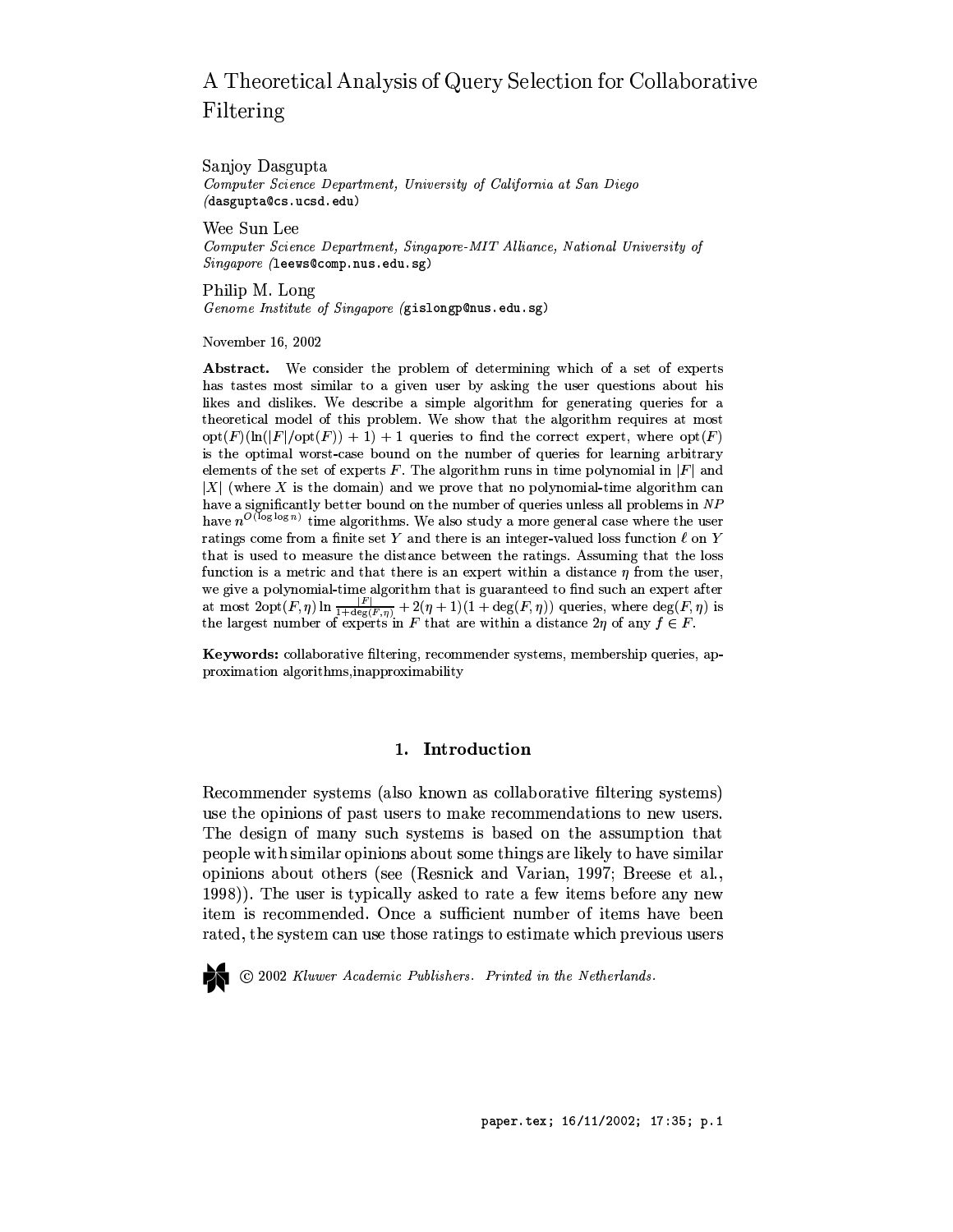of the system are most similar to the current user overall. The opinions of these previous users can then be used to generate recommendations; methods based on weighted majority prediction (Nakamura and Abe, 1998) and correlation coefficients (Resnick et al., 1994) usually work quite well for this.

In this paper, we investigate a different aspect of the problem: how to select the initial items for the user to rate. These items are not presented as recommendations, but are asked only for the purpose of learning about the user. Since these are troublesome to the user, a high priority must be placed on asking few of these questions. (This is in contrast to the work on "approximate nearest neighbor searching" (Arya et al., 1994; Kushilevitz et al., 1998; Indyk and Motwani, 1998), where all the components of the point being searched are assumed to be given.) If later questions are decided based on the answers to earlier questions, the questions must also be generated in real time. To our knowledge, this problem has not been studied in the collaborative filtering literature before.

We allow the ratings to come from any finite set  $Y$ , and assume that the algorithm is given an integer-valued loss function  $\ell$  on Y to measure the distance between different ratings. We require that the loss function  $\ell$  be a metric, that is, it satisfies the properties:  $\ell(x, y) \geq 0$ ,  $\ell(x, y) = 0$ if and only if  $x = y$ ,  $\ell(x, y) = \ell(y, x)$  and  $\ell(x, y) \leq \ell(x, z) + \ell(z, y)$  for any  $z \in Y$ . Common loss functions that satisfy these properties include the  $0-1$  loss and the absolute loss. The distance between users will then be measured by the sum, over all items, of the loss between their ratings on a given item.

To emphasize the role that they play, we refer to the previous users as *experts*; our approximation bounds will be in terms of the number of such experts. Our analyses assume that each of these experts have rated all items in the system. In practice, some users can be paid to rate all the items. Alternatively, the system may be able to generate such experts by clustering previous users, each of whom may have rated only some of the items, and using the cluster centers as the experts.

Our algorithm and its analysis in the general case are easiest to understand as extensions of a simple algorithm and analysis for an artificial, highly idealized setting. In this setting, we assume that there are only two possible ratings, that the distance between ratings is 1 if they are different and 0 if they are the same, and that some expert agrees with the user on all items. In this case, the problem can be described in terms of the *membership query model* (Angluin, 1988).

In the membership query model (Angluin, 1988), the learning algorithm is trying to learn an unknown  $\{0,1\}$ -valued function f (called the "target") chosen from a known concept class  $F$ . The algorithm is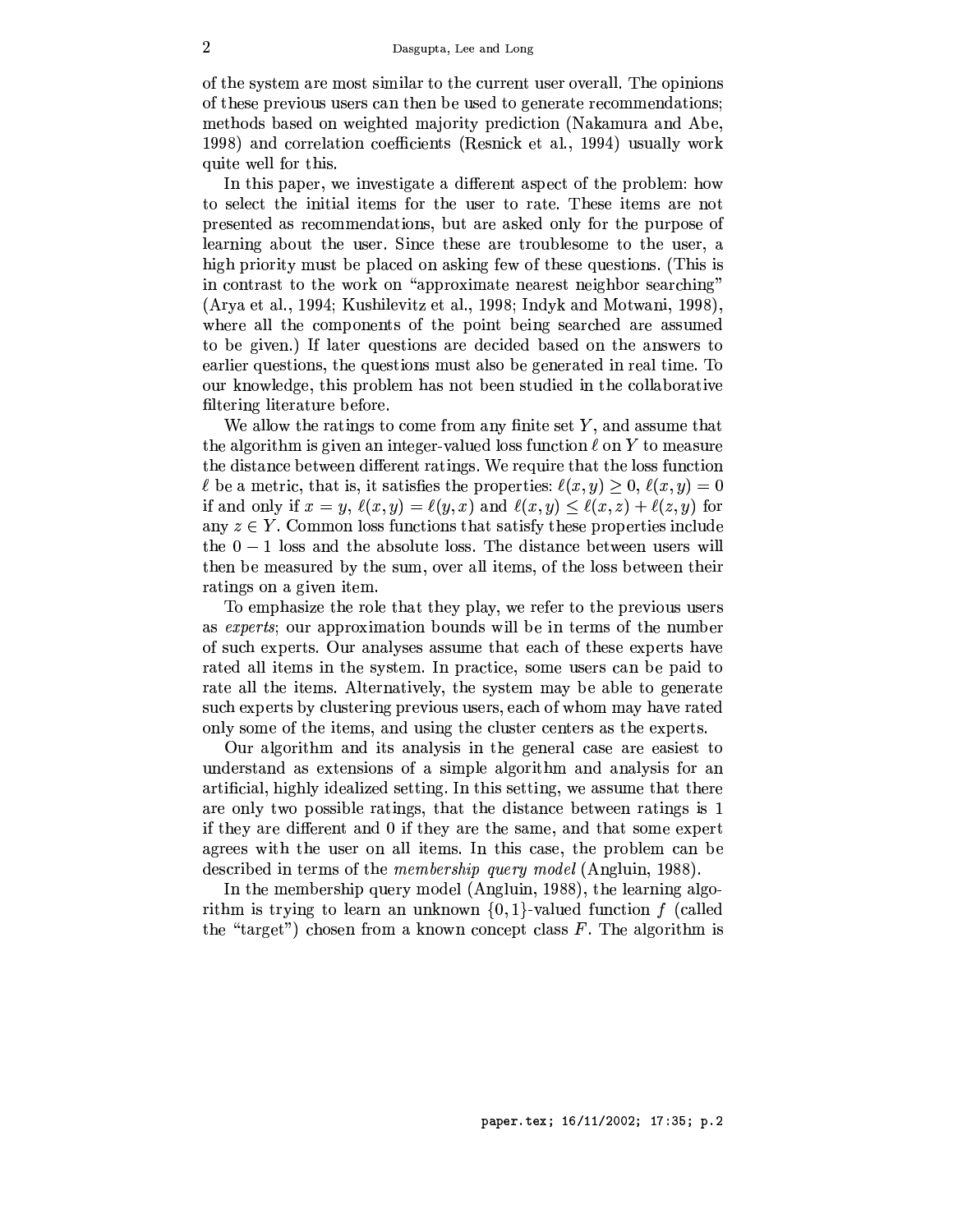allowed to ask the value of  $f(x)$  for domain elements x of its choosing, and must eventually halt and output the identity of  $f$ . In the idealized case described above, the problem of finding the perfect expert can be viewed as the problem of learning using membership queries. The different items would be the domain  $X$ , the likes and dislikes of the user is the function  $f$  to be learned, and asking the user its opinion about an item can be interpreted as a membership query. The experts are then the concept class  $F$ . Viewed this way, the problem we are faced with is that of, given a concept class  $F$  as input, designing a membership query algorithm for  $F$ .

The number of queries required for learning in the membership query model has been studied in (Bshouty et al., 1996; Hellerstein et al., 1996; Hegedus, 1995; Gortler and Servedio, 2001). These studies typically try to identify parameters of function classes that characterize the number of queries required. They also give bounds on the number of queries required for various function classes, typically boolean circuits. In this work, our function classes are meant to model a set of experts. Hence we assume only that we have a finite class  $F$  and try to derive algorithms that perform well relative to  $opt(F)$ , the optimal worst-case bound on the number of membership queries for learning arbitrary elements of  $F$ . This particular problem was studied in (Arkin et al., 1998) (see (Angluin, 2001)). They showed that the very simple and fast "query-by-committee" (Seung et al., 1992) algorithm, which maintains a list of possible targets, and chooses the query for which the remaining possibilities are most evenly divided, learns any class  $F$  with an approximately optimal number of membership queries in the worst case. Specifically, they proved that the query-by-committee algorithm learns arbitrary elements of F while making at most  $opt(F) \log_2 |F|$ queries.

In this paper, we provide a simpler proof of an improved bound of  $opt(F)(\ln(|F|/opt(F))+1)+1$  queries. While this is a modest improvement for the basic problem, (the leading constant is improved by a factor of  $1/(\ln 2) \approx 1.44$ , the structure of the proof forms the basis for our analysis of the general case.

A result in (Hyafil and Rivest, 1976) (see (Angluin, 2001)) directly implies that, if  $P \neq NP$ , there is no polynomial-time algorithm that learns arbitrary elements of  $F$  with an exactly optimal number of membership queries in the worst case. We show that, if not all problems in NP have  $n^{O(\log \log n)}$  time algorithms, it is impossible to design a polynomial-time algorithm that, given  $F$  as input and a membership oracle for an element f of  $F$ , is guaranteed to learn f using  $opt(F)((1/2 - o(1)) \ln |F|)$  queries.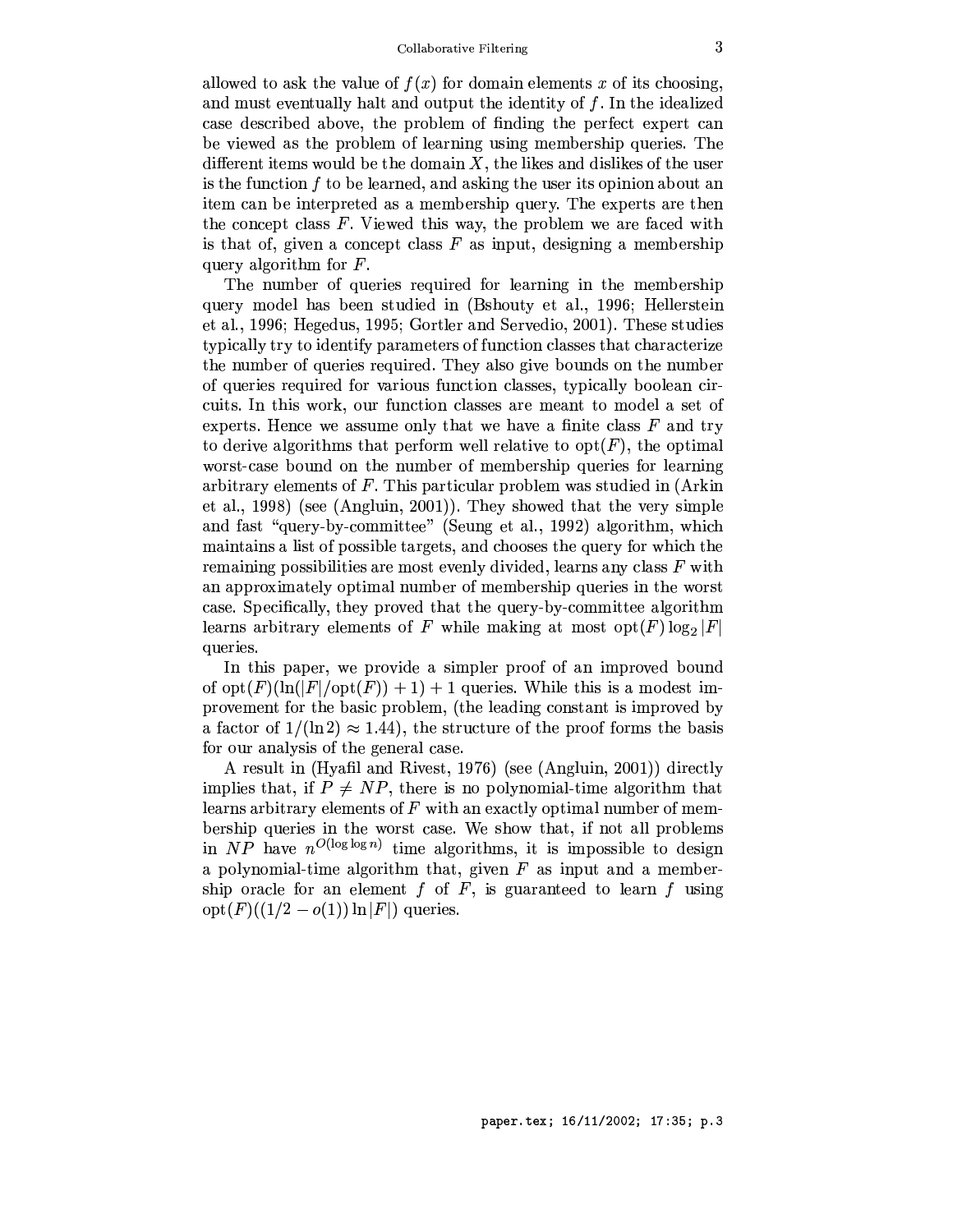Next, we look at the more general case. To study this case, we use a variant of the membership query model similar to that proposed in (Angluin et al., 1997). Here, the range of the target  $f$  (our model of the user) and the functions in  $F$  (the experts) is an arbitrary finite set Y. As mentioned above, the algorithm is given an integer-valued metric  $\ell$ on  $Y \times Y$ , and the distance between functions f and g is measured by  $\sum_{x \in X} \ell(f(x), g(x))$ . The target function f is not necessarily in F, but the algorithm is given a parameter  $\eta$  such that there is a function  $q$  in F at a distance at most  $\eta$  from f. The algorithm must output some element of F within distance  $\eta$  (there may be more than one). Let us refer to the optimal worst-case bound on the number of queries for this model by  $opt(F, \eta)$ .

The algorithm we analyze for this problem also maintains a list of elements of  $F$  that are "alive"; here, these are elements that might possibly be within distance  $\eta$  of the target function f. Loosely speaking, it repeatedly chooses a domain element for which any response will discredit the remaining possibilities in total by a large amount.

To analyze this algorithm, we make use of a quantity that we call the *n*-degree of F. In the recommender system application, this can be interpreted as a measure of the diversity of opinion among the experts; for example, if any possible target  $f$  is at a distance at most  $\eta$  from a unique element of F, then the  $\eta$ -degree of F is 0. The motivation for this measure is strongest if we imagine that  $F$  is the result of a clustering preprocessing step. Note that, informally, if  $F$  consists of the centers of tight clusters, and users typically belong to one such cluster, being much closer to one element of  $F$  than to any other should often be expected in practice. Tight clustering is the implicit assumption underlying the design of many collaborative filtering systems.

One can view the definition of  $\eta$ -degree as follows: imagine centering balls of radius  $\eta$  at the elements of F, and constructing a graph where the vertices are these balls, and there are edges between pairs of vertices that overlap. The  $\eta$ -degree of F, denoted  $\deg(F, \eta)$ , is the edge degree of that graph.

Our generalization of the query-by-committee algorithm is guaranteed to find an element of F within distance  $\eta$  after at most

$$
2\mathrm{opt}(F,\eta)\ln\frac{|F|}{1+\deg(F,\eta)}+2(\eta+1)(1+\deg(F,\eta))
$$

queries. Thus, if each possible target is within distance  $\eta$  of a unique element of  $F$ ,

$$
2\mathrm{opt}(F,\eta)\ln|F|+2(\eta+1)
$$

queries suffice. The algorithm runs in time polynomial in  $|X|$ ,  $|Y|$  and |F|. Since the idealized case is a special case with  $\eta = 0$  and  $Y = \{0, 1\}$ ,

paper.tex; 16/11/2002; 17:35; p.4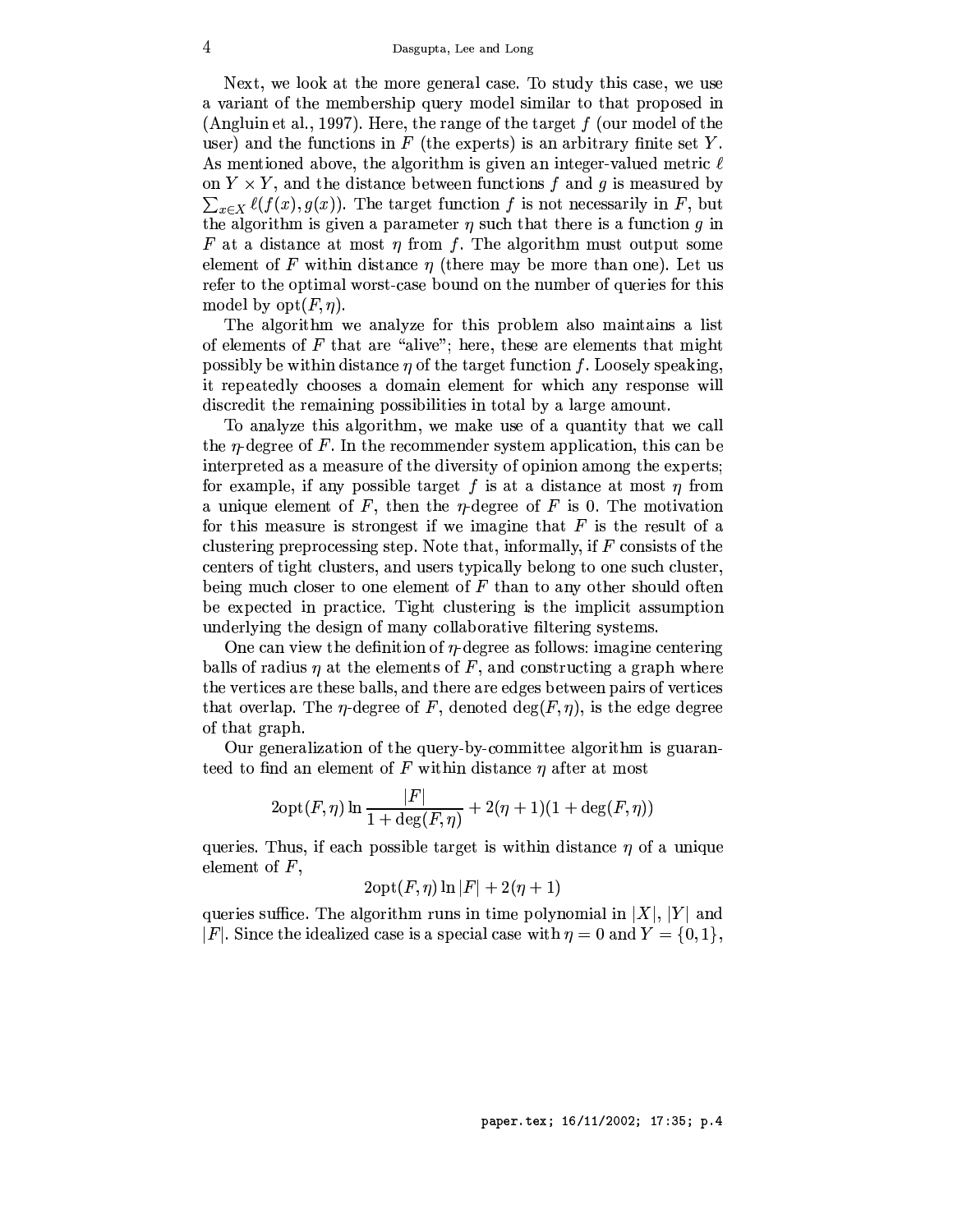finding a polynomial-time algorithm with significantly better bound on the number of queries does not appear to be possible when  $deg(F, \eta)$  is small.

#### $2.$ **Membership Queries**

Fix some finite domain X. For some function f from X to  $\{0,1\}$ , a membership oracle for  $f$ , when queried about an element  $x$  of  $X$ , returns  $f(x)$ . For an algorithm A with access to a membership oracle for f, let  $Q(A, f)$  be the number of queries asked by A before it outputs the identity of f. For a class F of functions from X to  $\{0,1\}$ , let  $Q(A, F)$ be the maximum of  $Q(A, f)$  over all  $f \in F$ . Let opt(F) be the minimum of  $Q(A, F)$  over all algorithms A (note that there is no limitation on the time taken by  $A$ ).

In this section, we show that there is an algorithm that takes  $F$  as input, and, given access to an oracle for an arbitrary element f of  $F$ , learns  $f$  with a nearly optimal number of queries in time polynomial in |F| and |X|.

# 2.1. ANALYSIS

The algorithm analyzed in this section is the "query-by-committee" (Seung et al., 1992) algorithm. (Our analysis of it builds on Johnson's analysis of his approximation algorithm for Set Cover (Johnson, 1974).) It maintains a list of the elements of  $F$  consistent with the answers received so far, and asks the query  $x$  that divides the elements the most evenly, i.e. for which the number of "alive" functions g for which  $g(x) =$ 1 and the number for which  $q(x) = 0$  are as close as possible. After receiving  $f(x)$ , those possibilities that are inconsistent with this value are deleted, and the algorithm continues. When only one possibility remains, the algorithm halts and outputs it.

The key lemma in our analysis is the following.

LEMMA 1. For any domain  $X$ , and any finite set  $F$  of at least two functions from X to  $\{0,1\}$ , there is an x for which  $\min_{y \in \{0,1\}} |\{f \in F :$  $|f(x) = y| \ge (|F| - 1)/\mathrm{opt}(F).$ 

**Proof:** Let A be an optimal membership query algorithm for  $F$ . Assume for the sake of contradiction that for all  $x \in X$ , either  $\left| \{ f \in X : f(x) \leq f(x) \} \right|$  $F : f(x) = 1$  | < (|F| - 1)/opt(F), or  $| \{ f \in F : f(x) = 0 \} |$  <  $(|F| - 1) / \text{opt}(F)$ .

Our strategy will be to use the fact that any possible query that  $A$ could ask has an answer that eliminates few possibilities to argue that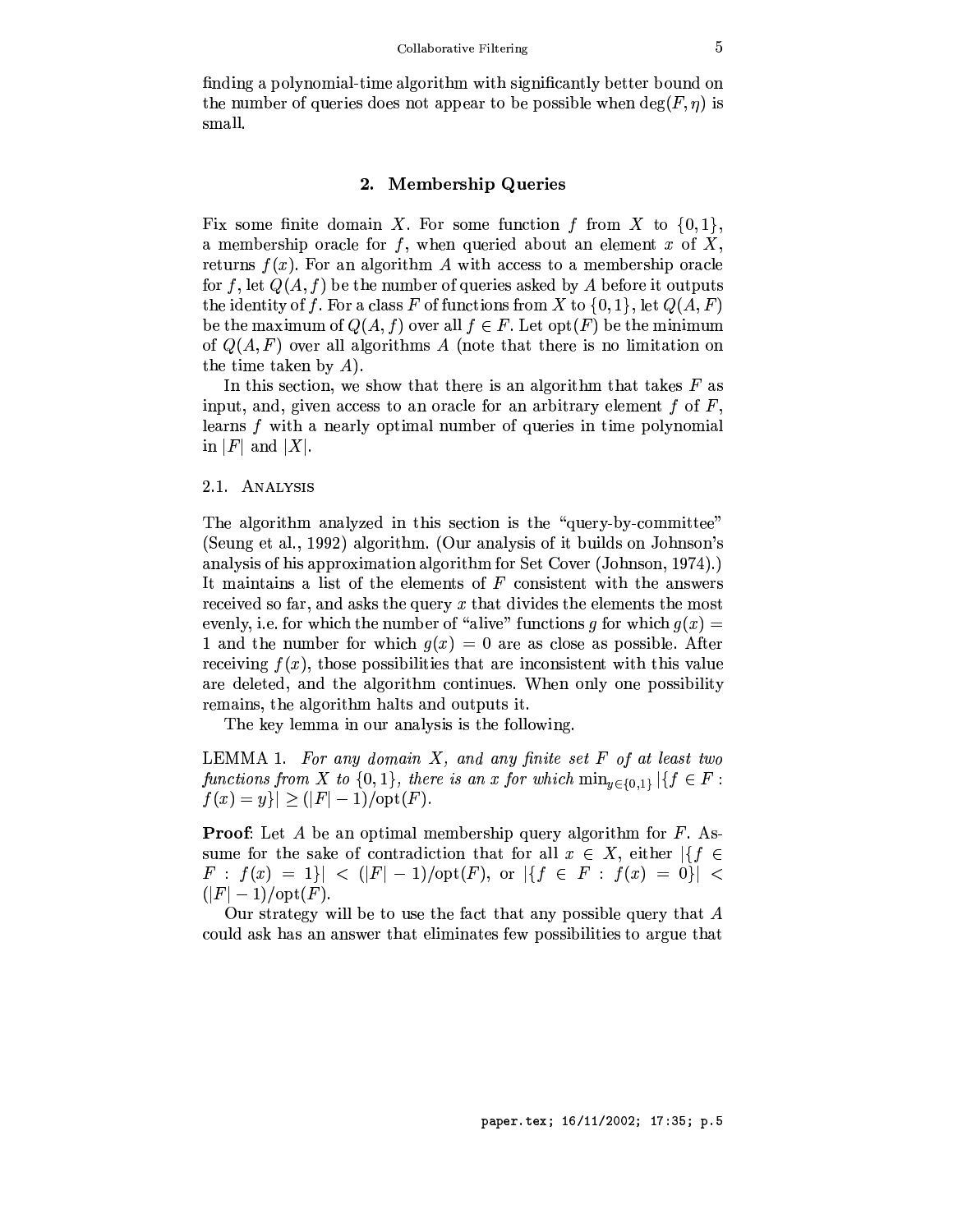after asking a certain number of queries, A cannot know the function to be learned. We will design an adversary that repeatedly gives the answer to A that eliminates the fewest possibilities.

Let  $F_0 = F$  (in general,  $F_t$  will be the possibilities remaining after t queries have been asked). Let  $x_1$  be the first query asked by A. Choose  $y_1$  to maximize  $|\{f \in F : f(x_1) = y_1\}|$ . Let  $F_1 = \{f \in F : f(x_1) = y_1\}$ . Then, by assumption,  $|F_1| - 1 > |F| - 1 - (|F| - 1) / \text{opt}(F)$ .

Continuing, let each  $x_t$  be the  $t^{th}$  query asked, and choose  $y_t$  to maximize  $|\{f \in F : f(x_t) = y_t\}|$ , and let  $F_t = \{f \in F : f(x_1) =$  $y_1, ..., f(x_t) = y_t$ . For each such t,  $|F_t| - 1 > |F_{t-1}| - 1 - (|F| 1)/opt(F)$ . Telescoping,

$$
|F_{\text{opt}(F)}| - 1 > (1 - \text{opt}(F)/\text{opt}(F))(|F| - 1) = 0.
$$
 (1)

Thus, after opt $(F)$  queries, there is more than one element of F consistent with the information received by  $A$ , a contradiction.  $\Box$ 

THEOREM 2. For any finite set  $X$ , and any finite set  $F$  of at least two functions from X to  $\{0,1\}$ , the query-by-committee algorithm, given F and a membership oracle for any arbitrary  $f \in F$ , outputs f after asking at most

$$
\mathrm{opt}(F)\left(1+\ln\frac{|F|-1}{\mathrm{opt}(F)}\right)+1
$$

*queries.* 

**Proof:** Choose F, and a target  $f \in F$ . Suppose the query-by-committee algorithm asks T queries before learning f, and for each  $0 \le t \le T$ , let  $F_t$  be the set of functions in F consistent with the information received after the first t queries. Lemma 1 implies that for all  $t \leq T$ ,

$$
|F_t| - 1 \le (1 - 1/\text{opt}(F_{t-1}))(|F_{t-1}| - 1) \le (1 - 1/\text{opt}(F))(|F_{t-1}| - 1).
$$
\n(2)

We also have

$$
|F_t| \le |F_{t-1}| - 1. \tag{3}
$$

Let S be the largest index for which  $|F_S| - 1 \geq \text{opt}(F)$ . Then (2) implies

$$
\left(1-\frac{1}{\mathrm{opt}(F)}\right)^S(|F|-1) \geq \mathrm{opt}(F)
$$

and, applying the fact that  $\forall x, 1 - x \le e^{-x}$  and solving for S, we get

$$
S \le \operatorname{opt}(F) \ln \frac{|F| - 1}{\operatorname{opt}(F)}.
$$

paper.tex; 16/11/2002; 17:35; p.6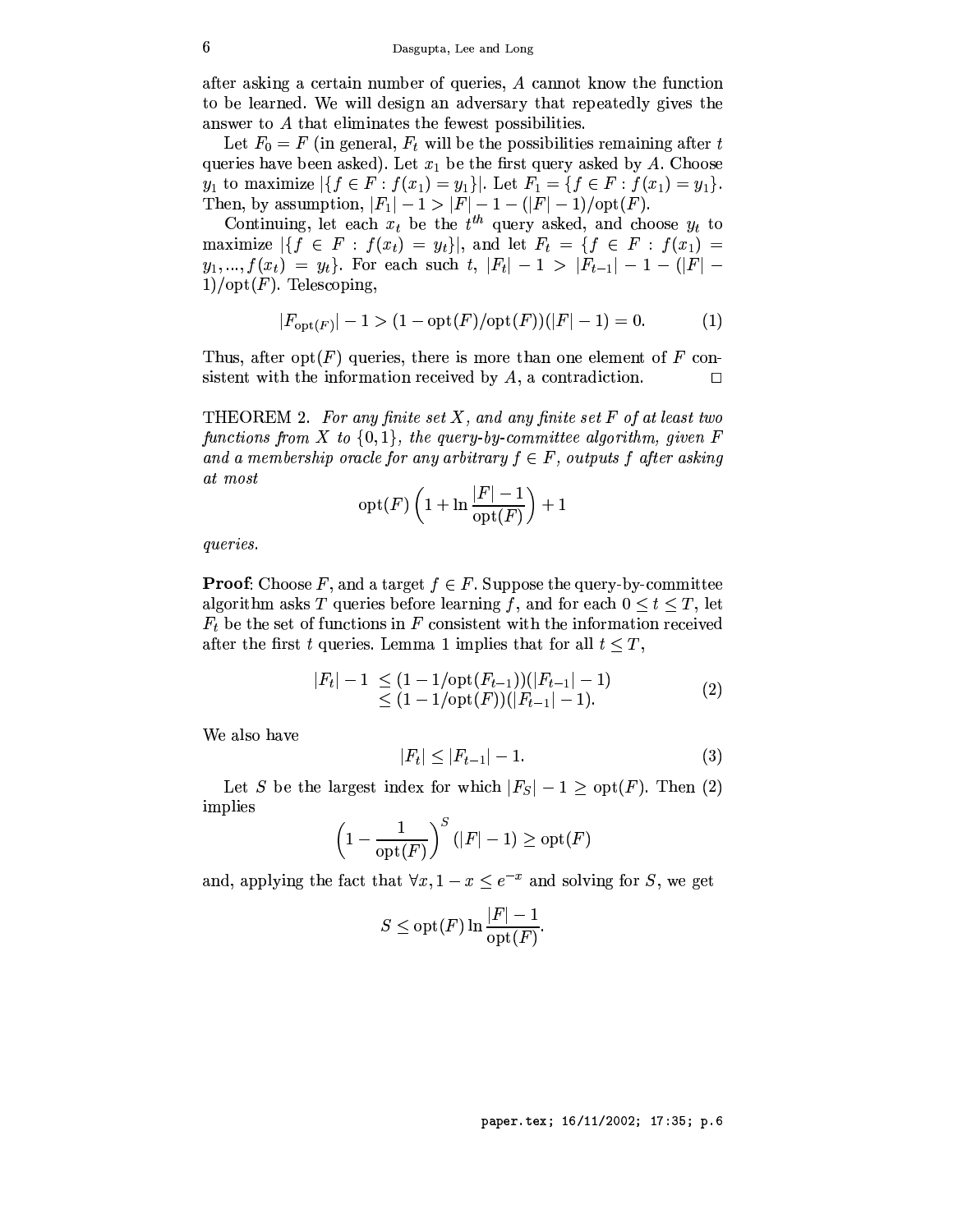Also, (3), together with the fact that  $|F_{T-1}| > 1$ , implies that

$$
T-S < \mathrm{opt}(F) + 1,
$$

completing the proof.

# 2.2. HARDNESS OF APPROXIMATION

An approximation algorithm for a minimization problem achieves an approximation ratio of  $\alpha > 1$  if for every instance of the problem, it computes a solution that costs no more than  $\alpha$  OPT, where OPT is the optimum (minimum) cost for the problem instance. We will show that there is no polynomial-time algorithm with an approximation ratio of  $(\frac{1}{2} - o(1)) \ln |F|$  for finding the minimum number of queries unless all problems in NP have  $n^{O(\log \log n)}$  time algorithms.

The result will be proven by using an approximation-preserving reduction from the SET COVER problem.

**SET COVER** 

*Input:* Base set *B* with  $|B| = n$ ; subsets  $S = \{S_1, \ldots, S_m\}$  of *B*.

Output:  $\mathcal{T} \subset \mathcal{S}$  which covers B, i.e. for which  $B \subseteq \bigcup_{T \in \mathcal{T}} T$ .

*Goal:* Minimize  $|\mathcal{T}|$ .

LEMMA 3 (Feige, 1998 (Feige, 1998)). If, for some  $\epsilon > 0$ , there is a polynomial-time algorithm which approximates SET COVER within  $(1-\epsilon)\ln n$ , then  $NP \subset TIME(n^{O(\log \log n)})$ .

THEOREM 4. Unless  $NP \subset TIME(n^{O(\log \log n)})$ , there is no polynomialtime algorithm which guarantees a  $(\frac{1}{2}-o(1)) \ln |F|$ -approximation to the problem of learning arbitrary elements of F with a minimal number of queries.

**Proof:** Given an instance of SET COVER, let  $n = |B|$  and let  $x_1, \ldots, x_n$  denote the elements of B. Assume without loss of generality that no two elements of B are present in exactly the same subsets  $S_i$ (redundant elements can be discarded). Create an  $n \times m$  matrix A whose  $(i, j)^{th}$  entry is

$$
A_{ij} = \left\{ \begin{array}{ll} 1 \; \; \text{if} \; x_i \in S_j \\ 0 \; \; \text{otherwise} \end{array} \right.
$$

Now consider the large  $(n^2 + n + 1) \times (mn + n)$  matrix in Figure 1. The unshaded portions are all zero.

We will construct an instance of our query problem in which each column of the matrix represents a possible query, each row represents

 $\overline{7}$ 

 $\Box$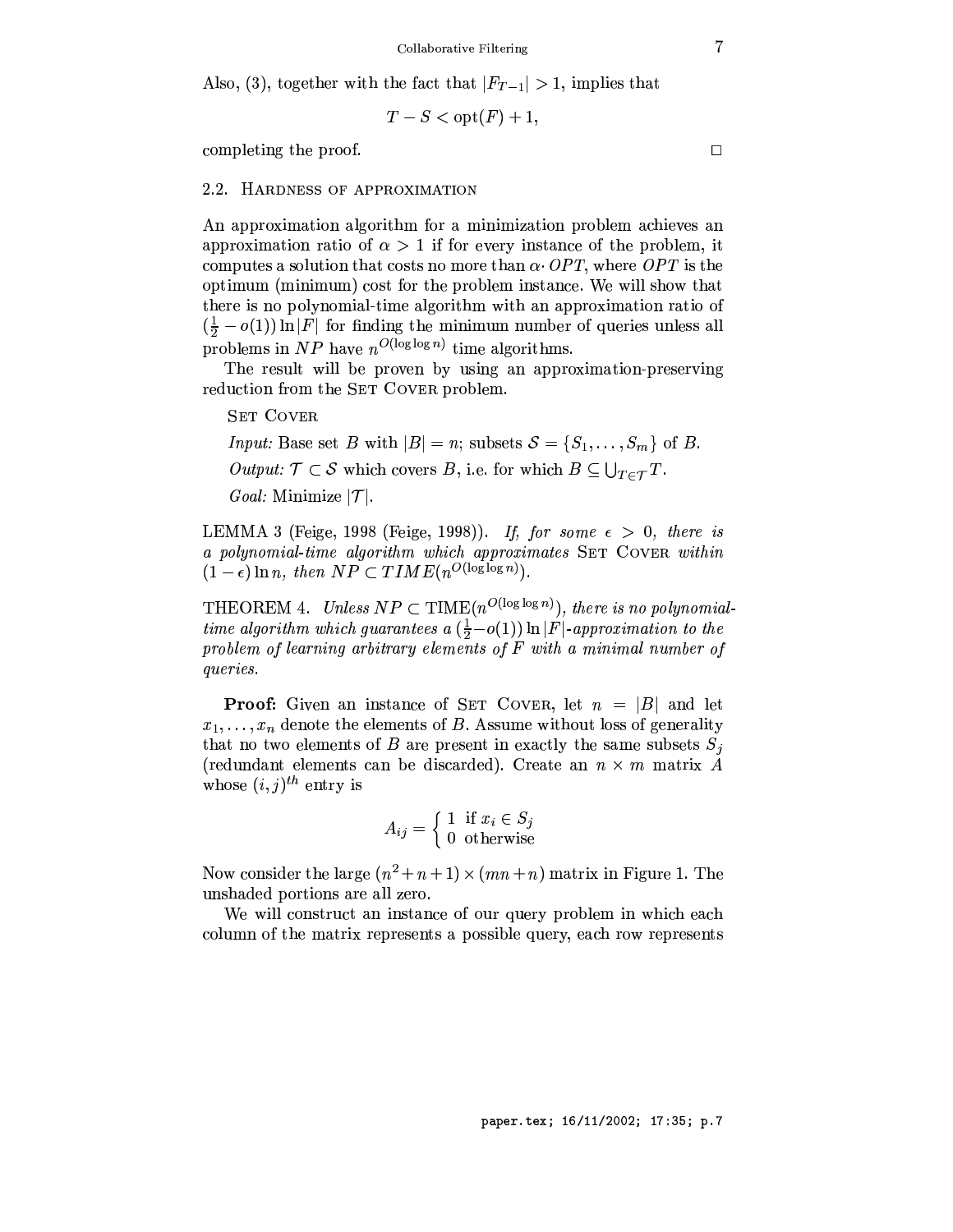

Figure 1. Reduction from SET COVER to our problem. There are  $n$  copies of matrix A. All unshaded portions of this large  $(n^2 + n + 1) \times (nm + n)$  matrix are zero.  $I_n$ denotes the  $n \times n$  identity matrix.

a function  $f \in F$ , and the entries of the matrix actually specify all the functions.

Suppose the original instance has a minimum set cover of size  $s$ . Now suppose some  $f \in F$  is chosen and the goal is to identify it.

1. Consider any of the first  $n$  blocks of  $n$  functions (each block corresponds to a copy of matrix  $A$  in Figure 1). If  $f$  has a nonzero value in one of the columns of this block, let us say that  $f$  lies in the block. We can determine whether  $f$  lies in a given block by asking queries corresponding to columns that form a cover of the rows in the block  $-f$  lies in the block if and only if any of the answers to those queries is 1. Furthermore, to eliminate all the functions in a block, questions corresponding to columns that cover the rows must be asked – otherwise, some function  $f$  in the block would be consistent with all 0 answers. Thus, in order to determine whether f lies in this block, at most s queries are needed, and in order to eliminate all the functions in a block from consideration, exactly s queries are needed.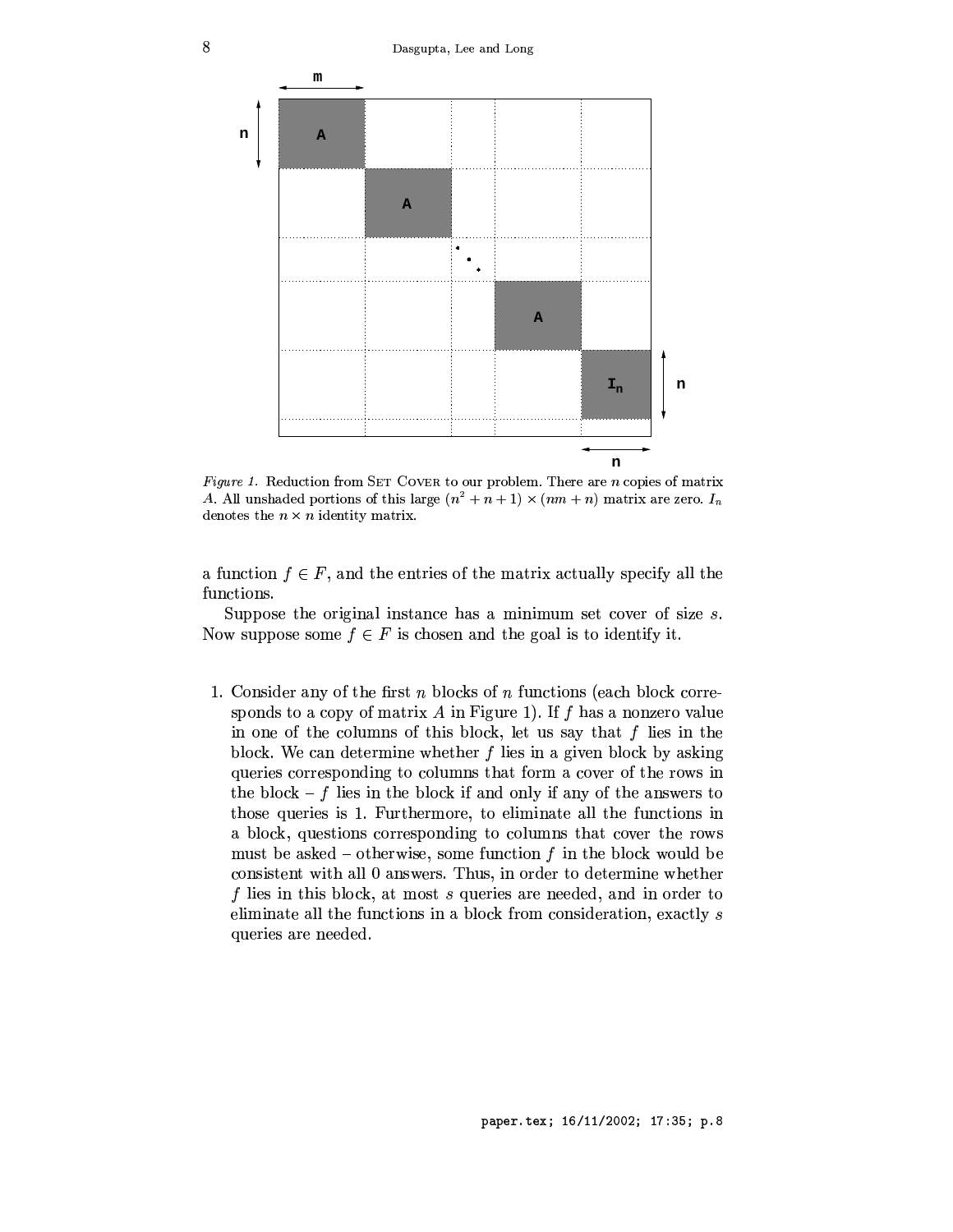- 2. In order to eliminate the last block of  $n$  functions (corresponding to matrix  $I_n$  in Figure 1), exactly *n* queries are needed.
- 3. Therefore, if the target function f is the last row, then  $ns + n$ queries are needed.
- 4. If the target function is any other row, at most this many queries are needed. Basically, ns queries are sufficient to identify the correct block of functions, and a further  $n$  queries will pinpoint the correct function.

Therefore, the optimal number of queries is exactly  $ns + n$ . Suppose we have an  $\alpha$ -approximation algorithm for our problem; give it this instance, and ask it to identify the last function (the last row). At least *n* of its queries must be from the last block (corresponding to  $I_n$ ), and so there must be at least one of the first  $n$  blocks which receives  $\leq (\alpha(n s+n)-n)/n = \alpha(s+1)-1$  queries. These  $\alpha(s+1)-1$  queries yield a set cover of the original instance (otherwise that particular block of functions cannot be completely eliminated). It follows from Lemma 3 that  $\alpha > (1 - o(1)) \ln n = (1/2 - o(1)) \ln |F|$ , unless NP has slightly superpolynomial-time algorithms.  $\Box$ 

#### 3. The General Case

Choose a finite nonempty set Y, and a metric  $\ell$  mapping  $Y \times Y$  to the nonnegative integers.

For functions f and g from X to Y define the distance  $d(f, g)$ between  $f$  and  $q$  by

$$
d(f,g)=\sum_{x\in X}\ell(f(x),g(x)).
$$

Let  $\mathcal{B}(F,\eta)$  consist of all  $g: X \to Y$  such that there is an  $f \in F$  for which  $d(f,g) \leq \eta$ .

In this model, the adversary picks a function q from  $\mathcal{B}(F,\eta)$  (which we will call the target), and provides an evaluation oracle for  $g$  to the algorithm; this oracle responds to a query of x with  $g(x)$ . The algorithm then must output  $h \in F$  such that  $d(g, h) \leq \eta$  (there may be more than one such possibility). The worst case number of queries for an algorithm A in this setting is  $Q(A, F, \eta)$ , and the optimal number of queries is  $opt(F, \eta)$ .

For a function  $f: X \to Y$ , and  $U \subseteq X$ , denote the restriction of f to U by  $f_{|U}$ . For a set F of functions from X to Y, define the  $\eta$ -degree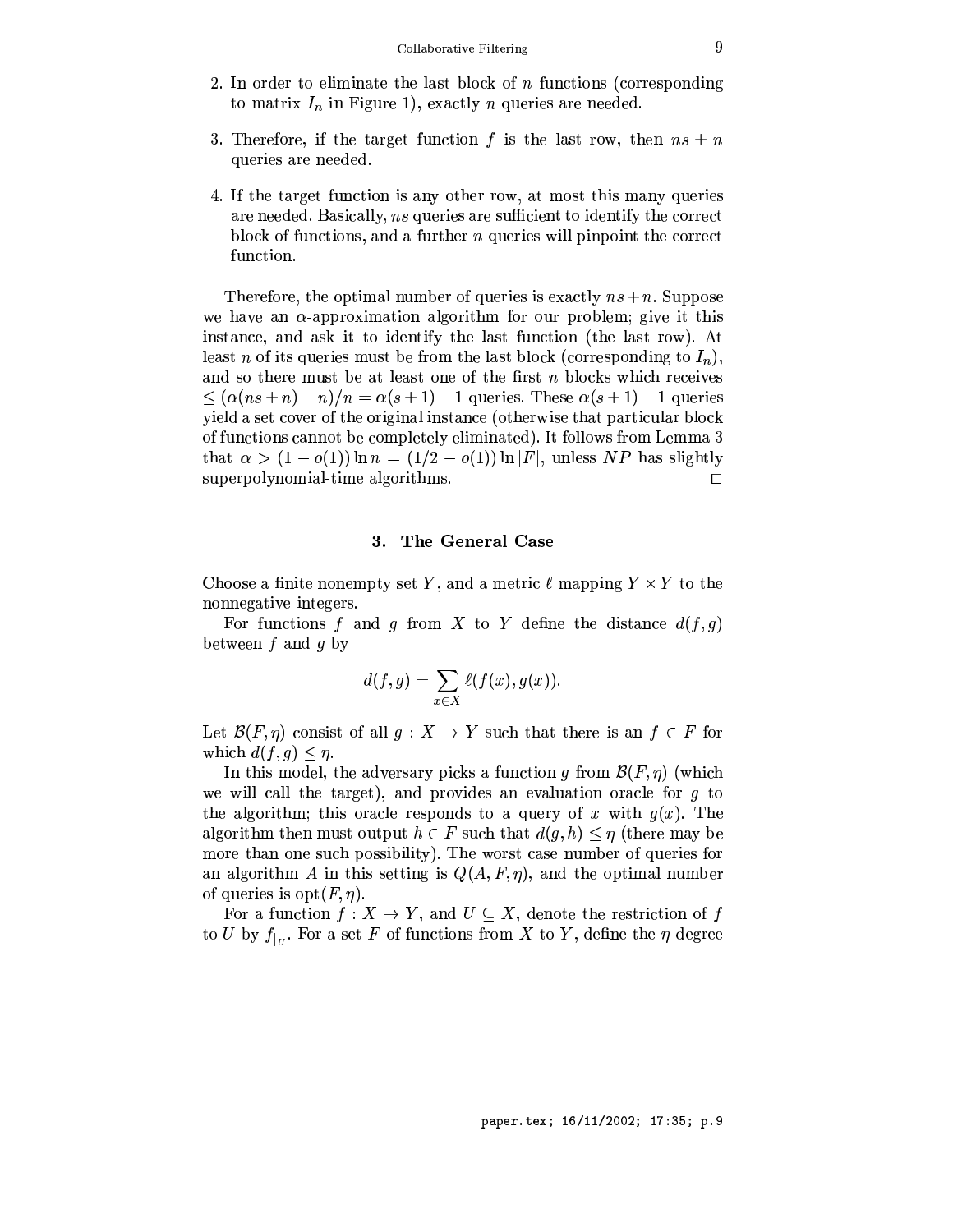of F, denoted by  $deg(F, \eta)$ , to be the maximum, over all  $h \in F$ , of  $|\{f \in F : 0 < d(f,h) \leq 2\eta\}|.$ 

For technical reasons, we will consider a related model. In this model, instead of  $\eta$ , the learning algorithm is given a priori a function  $\mu : F \to$  $\mathbf{Z}^+$  called a *quota function*, and access to an evaluation oracle for some  $g: X \to Y$  such that there is a  $h \in F$  with  $d(g, h) \leq \mu(h)$ . The quota function is used to indicate how much error the function is allowed to make before being eliminated.

The algorithm must output an  $h \in F$  such that  $d(q, h) \leq \mu(h)$ . Let  $opt(F, \mu)$  be the optimal worst-case number of queries for learning in this model. For  $\mu : F \to \mathbb{Z}^+$ , define  $\phi(F, \mu)$  to be the maximum, over all  $h \in F$ , of

$$
\sum_{f \in F:d(f,h) \le \mu(f) + \mu(h)} (1 + \mu(f))
$$

The value  $\phi(F,\mu)$  bounds the amount of quota of functions near the target. These functions are harder to eliminate and are treated separately in the proofs.

### 3.1. ALGORITHM

Our algorithm works in time polynomial in |X|, |Y|, and |F|. (Note that the latter is significantly less than  $|\mathcal{B}(F,\eta)|$ .

Let  $x_i$  and  $y_i$ ,  $i < t$ , be the queries and responses before time t and let  $\overline{ }$ 

$$
F_t = \left\{ f_{|X - \{x_1, \ldots, x_{t-1}\}} : f \in F, \sum_{s < t} \ell(f(x_s), y_s) \leq \mu(f) \right\}.
$$

Informally  $F_t$  consists of the restrictions of those elements of  $F$  that are "still alive" to the unexplored portion of  $X$ . For each  $t$ , define  $\mu_t : F_t \to \mathbf{Z}^+$  by

$$
\mu_t(h) = \max \left\{ \mu(f) - \sum_{s < t} \ell(f(x_s), y_s) : f \in F, f_{|X - \{x_1, \ldots, x_{t-1}\}} = h \right\}.
$$

Informally,  $\mu_t(h)$  is the amount of loss left before h is eliminated as a possible target.

For  $f \in \overline{F}$ , define  $\ell_{f,t}: X \times Y \to \mathbf{Z}^+$  by

$$
\ell_{f,t}(x,y) = \min \left\{ \ell(f(x),y), (\mu(f) + 1) - \sum_{s < t} \ell_{f,s}(x_s, y_s) \right\}.
$$

We can think of  $\ell_{f,t}$  as a "truncated" version of the loss function  $\ell$ , in which if the loss at trial t is enough to put f over its "loss budget", the loss is reduced to the smallest amount that does this.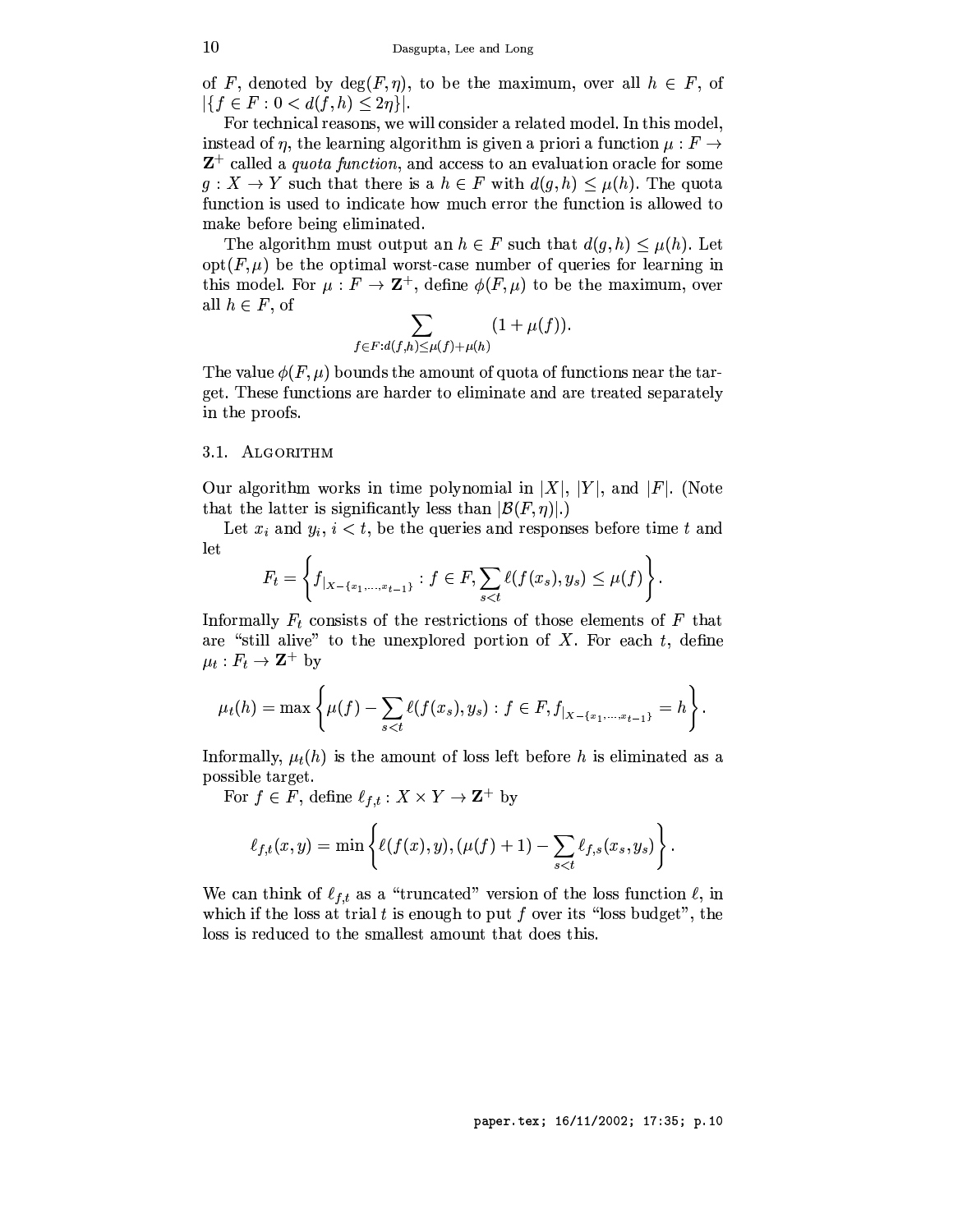Collaborative Filtering

For 
$$
f \in F_t
$$
, define  $\ell'_{f,t} : X - \{x_1, \ldots, x_{t-1}\} \times Y \to \mathbb{Z}^+$  by  

$$
\ell'_{f,t}(x, y) = \min{\ell(f(x), y), \mu_t(f) + 1}.
$$

The function  $\ell'_{f,t}$  is like  $\ell_{f,t}$ , except that it concerns  $F_t$  and  $\mu_t$ . Each function  $f \in F_t$  has a corresponding function  $\bar{f} \in F$  (which is an extension of f to  $\{x_1, \ldots, x_{t-1}\}$  such that  $\ell'_{f,t} = \ell_{\bar{f},t}$  on  $X - \{x_1, \ldots, x_{t-1}\}$ .<br>Our algorithm (let's call it  $B_{F,\mu}$ , and, in the case that  $\mu(f) = \eta$  for

all f,  $B_{F,\eta}$ , is defined as follows. In round t, if  $|F_t| = 1$ , the algorithm halts, and outputs an extension h of the single element of  $F_t$  to all of X that minimizes  $\sum_{s \leq t} \ell(h(x_s), y_s)$ . Otherwise, it chooses  $x_t$  from  $X - \{x_1, ..., x_{t-1}\}\$ in order to maximize

$$
\min_{y \in Y} \sum_{f \in F_t} \ell'_{f,t}(x_t, y).
$$

The algorithm is similar to the algorithm in Section 2 in that it picks the element that will maximize the smallest (over the labels) sum of losses of the remaining functions. The main difference is that functions are eliminated when they exceed their loss quota or when they are identical to other functions in  $F_{t-1}$  on  $X - \{x_1, ..., x_{t-1}\}\)$  but have larger cumulative losses.

### 3.2. ANALYSIS

The following is the main lemma in our analysis of this algorithm. As in Lemma 1, it shows that it is always possible to select an element in the set that will induce a large sum of losses (over the functions, hence eliminating the functions quickly) regardless of the label associated with the element.

LEMMA 5. Choose a finite  $X$ , a finite  $Y$ , a finite set  $F$  of at least 2 functions from X to Y, and  $\mu : F \to \mathbb{Z}^+$ . There is an  $x \in X$  for which

$$
\min_{y \in Y} \sum_{f \in F} \ell'_{f,1}(x, y) \ge \frac{1}{\mathrm{opt}(F, \mu)} \left( \left( \sum_{f \in F} (1 + \mu(f)) \right) - \phi(F, \mu) \right)
$$

**Proof:** Let A be an optimal membership query algorithm for learning  $F$ with a quota function  $\mu$  in the model of this section. Let  $T = opt(F, \mu)$ . Assume without loss of generality that A always asks exactly  $T$  queries before halting and outputting a function in  $F$ . Assume for the sake of contradiction that

$$
\forall x, \exists y, \sum_{f \in F} \ell'_{f,1}(x, y) < \frac{1}{T} \left( \left( \sum_{f \in F} (1 + \mu(f)) \right) - \phi(F, \mu) \right). \tag{4}
$$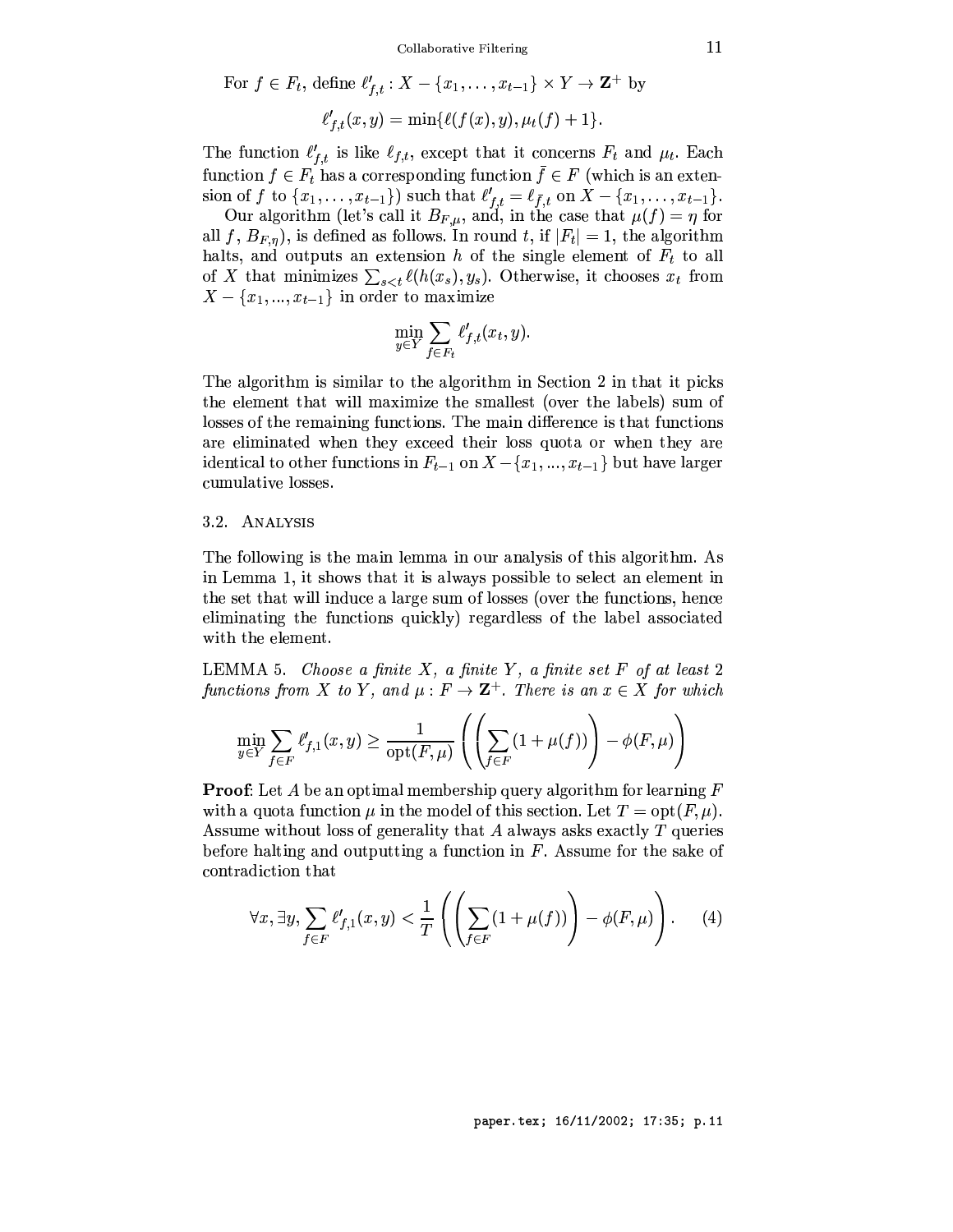Note that

$$
\sum_{f\in F} \ell'_{f,1}(x,y)=\sum_{f\in F} \ell_{f,1}(x,y)
$$

and that, for all  $t \geq 1$ ,

$$
\sum_{f \in F} \ell_{f,t}(x, y) \le \sum_{f \in F} \ell_{f,1}(x, y). \tag{5}
$$

Generate  $(x_1, y_1), ..., (x_T, y_T)$  recursively as follows. For each t, let  $x_t$ be A's query when its previous queries  $x_1, ..., x_{t-1}$  were answered with  $y_1, ..., y_{t-1}$  respectively. Choose

$$
y_t = \operatorname{argmin}_y \sum_{f \in F} \ell_{f,t}(x_t, y). \tag{6}
$$

First, we claim that  $(x_1, y_1), ..., (x_T, y_T)$  are "legal", in the sense that there is at least one potential target function g such that  $g(x_1)$  =  $y_1, ..., g(x_T) = y_T$  for which there is a  $h \in F$  with  $d(g, h) \leq \mu(h)$ . To see this, note that  $(4)$ ,  $(6)$ , and  $(5)$  imply

$$
\sum_{f \in F} \sum_{t=1}^{T} \ell_{f,t}(x_t, y_t) = \sum_{t=1}^{T} \sum_{f \in F} \ell_{f,t}(x_t, y_t) \n< \left( \sum_{f \in F} (1 + \mu(f)) \right) - \phi(F, \mu) \tag{7}
$$
\n
$$
\le \left( \sum_{f \in F} (1 + \mu(f)) \right).
$$

Thus, there is a  $h \in F$  such that  $\sum_{t=1}^{T} \ell_{h,t}(x_t, y_t) \leq \mu(h)$ . So if g is defined by  $g(x_1) = y_1, ..., g(x_T) = y_T$  and  $g(x) = h(x)$  for  $x \notin$  ${x_1, ..., x_T}$ , g satisfies the requirements of a target function.

Suppose A outputs h. Loosely speaking, any  $f \in F$  that is too far from  $h$  had better be eliminated as a possible candidate by

$$
(x_1, y_1), ..., (x_T, y_T),
$$

since otherwise an adversary could choose  $f$  to be close to the target. Specifically, for any  $f \in F$  such that  $d(h, f) > \mu(h) + \mu(f)$ , it must be the case that  $\sum_{t=1}^T \ell_{f,t}(x_t, y_t) > \mu(f)$ ; if

$$
\sum_{t=1}^{T} \ell_{f,t}(x_t, y_t) \leq \mu(f)
$$

 $12\,$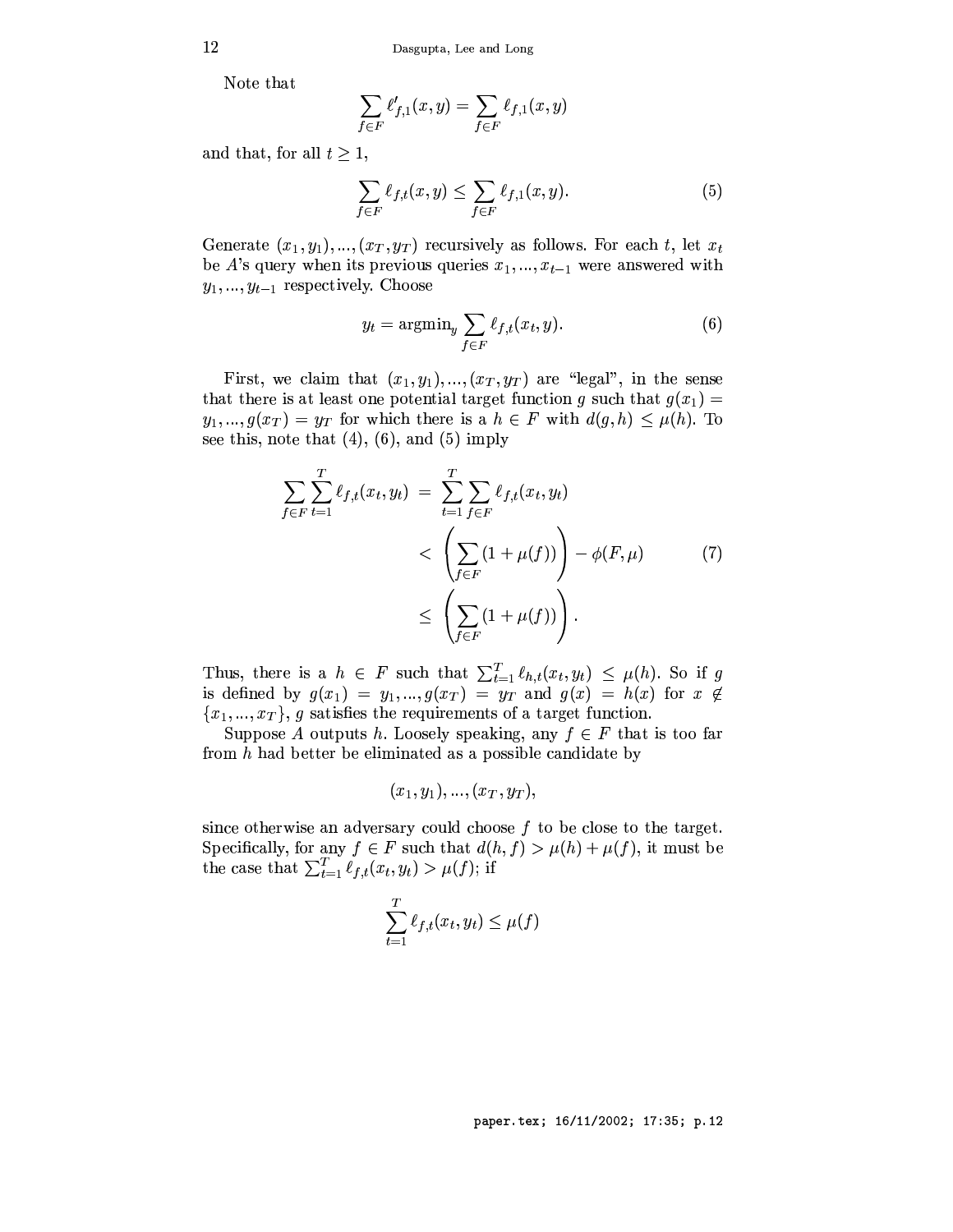then the definition of  $\ell_{f,t}$  implies that

$$
\sum_{t=1}^T \ell(f(x_t), y_t) \leq \mu(f).
$$

and an adversary could modify  $f$  to get a target function  $g$  with distance at most  $\mu(f)$  from f. Since  $\mu(h) + \mu(f) < d(f, h) \leq d(f, g) + d(g, h) \leq$  $\mu(f) + d(g, h)$ , we get  $d(g, h) > \mu(h)$  contradicting the fact that A outputs  $h$ . Thus

$$
\sum_{f \in F} \sum_{t=1}^{T} \ell_{f,t}(x_t, y_t) \ge \sum_{f \in F:d(f,h) > \mu(f) + \mu(h)} (1 + \mu(f))
$$
\n
$$
\ge \left(\sum_{f \in F} (1 + \mu(f))\right) - \sum_{f \in F:d(f,h) \le \mu(f) + \mu(h)} (1 + \mu(f))
$$
\n
$$
\ge \left(\sum_{f \in F} (1 + \mu(f))\right) - \phi(F, \mu),
$$

contradicting (7) and completing the proof.

Now we're ready for our theorem about  $B_{F,n}$ .

THEOREM 6. Choose  $X$ , a set  $F$  of functions from  $X$  to  $Y$ , and an integer  $\eta \geq 1$ . Then

$$
Q(B_{F,\eta}, F, \eta) \le 2\mathrm{opt}(F,\eta)\ln(|F|/(1+\deg(F,\eta)))+2(\eta+1)(1+\deg(F,\eta)).
$$

**Proof:** Consider a run of algorithm  $B_{F,\eta}$  in which it asks queries  $x_1, ..., x_T$ , which are answered with  $y_1, ..., y_T$ . For each t, let

$$
F_t = \left\{ f_{X - \{x_1, ..., x_{t-1}\}} : f \in F, \sum_{s < t} \ell(f(x_s), y_s) \leq \mu(f) \right\}.
$$

We divide our analysis of  $B_{F,\eta}$  into two stages. Let

$$
S = \max \left\{ t : \sum_{f \in F_t} (1 + \mu_t(f)) \ge 2(\eta + 1)(1 + \deg(F, \eta)) \right\}
$$

Note that for all  $t \leq S$ ,  $\sum_{f \in F_t} (1 + \mu_t(f)) \geq 2(\eta + 1)(1 + \deg(F, \eta))$  as both  $\mu_t(f)$  and  $|F_t|$  decrease with  $t$ .

Let  $t \leq S$ . Since  $F_{t+1}$  is a set consisting of restrictions of elements of  $F_t$ , each subset of functions in  $F_t$  that is mapped by the restriction to the same function in  $F_{t+1}$  contributes only one value of  $\mu_{t+1}(f)$  (where

 $\Box$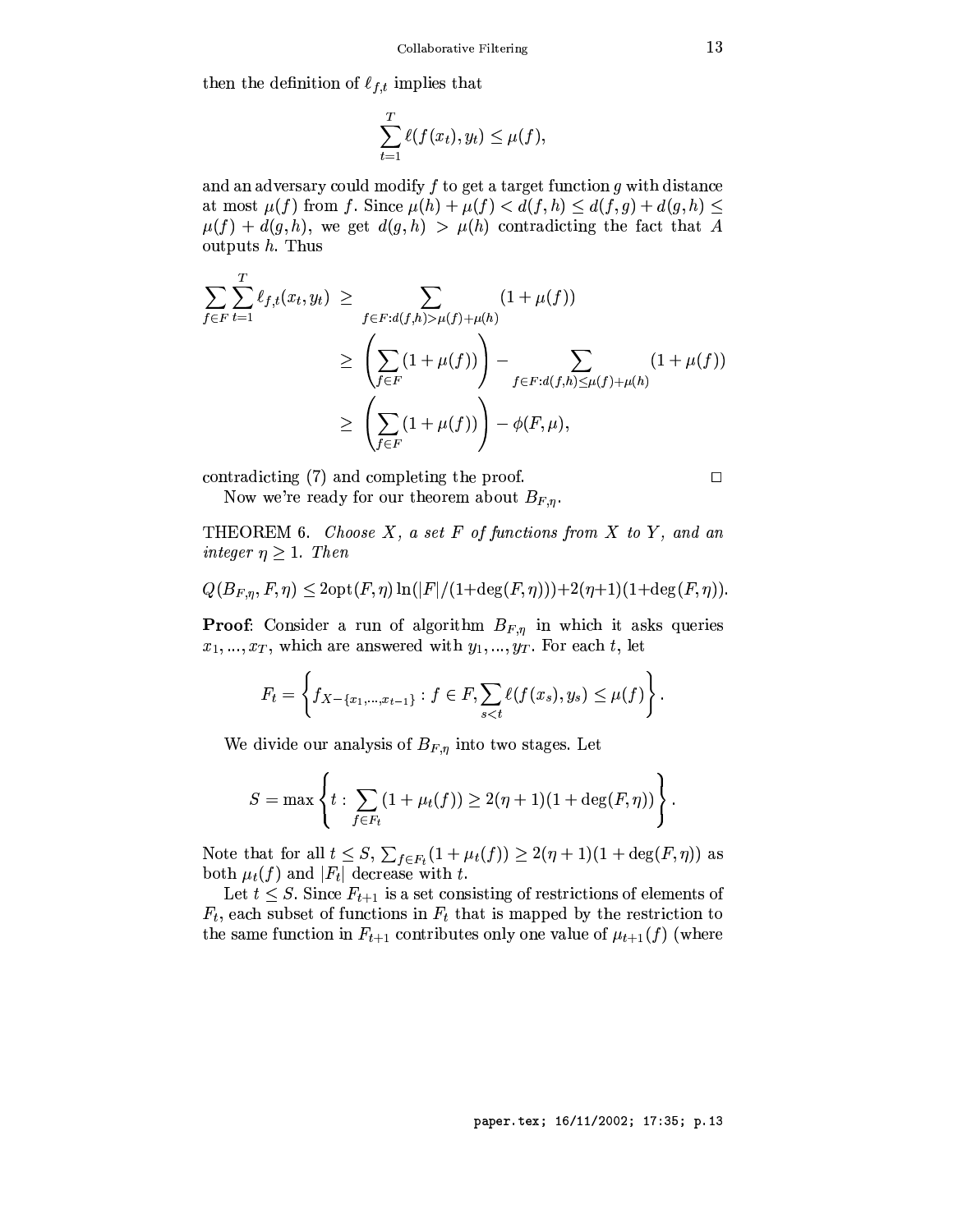$\mu_{t+1}(f) = \mu_t(f) - \ell'_{f,t}(x_t, y_t)$  to the sum  $\sum_{f \in F_{t+1}} (1 + \mu_{t+1}(f))$ . This gives

$$
\sum_{f \in F_{t+1}} (1 + \mu_{t+1}(f)) \leq \left( \sum_{f \in F_t} (1 + \mu_t(f)) \right) - \sum_{f \in F_t} \ell'_{f,t}(x_t, y_t).
$$

Lemma 5 implies that the choice of  $x_t$  chosen by  $B_{F,\eta}$  will then give

$$
\sum_{f \in F_{t+1}} (1 + \mu_{t+1}(f))
$$
\n
$$
\leq \left( \sum_{f \in F_t} (1 + \mu_t(f)) \right)
$$
\n
$$
- \frac{1}{\text{opt}(F_t, \mu_t)} \left( \left( \sum_{f \in F_t} (1 + \mu_t(f)) \right) - \phi(F_t, \mu_t) \right) (9)
$$

We will now prove that

$$
\phi(F_t, \mu_t) \le (\eta + 1)(1 + \deg(F, \eta)). \tag{10}
$$

For each  $f \in F_t$ , let  $f^E \in F$  be obtained by extending  $f$  to  $X$  so as to minimize  $\sum_{s \lt t} \ell(f^E(x_s), y_s)$ . Recall that

$$
\phi(F_t, \mu_t) = \max_{h \in F_t} \sum_{f \in F_t : d(f,h) \leq \mu_t(f) + \mu_t(h)} (1 + \mu_t(f)).
$$

Choose  $h_* \in F_t$  achieving this maximum. We have

$$
(\eta + 1)(1 + \deg(F, \eta)) = (\eta + 1) \max_{h \in F} |\{f \in F : d(f, h) \le 2\eta\}|
$$
  
\n
$$
\geq (\eta + 1)|\{f \in F : d(f, h^E_*) \le 2\eta\}|
$$
  
\n
$$
= \sum_{f \in F : d(f, h^E_*) \le 2\eta} (\eta + 1)
$$
  
\n
$$
\geq \sum_{f \in F_t : d(f^E, h^E_*) \le 2\eta} (\eta + 1).
$$
 (11)

For any  $f, h \in F_t$ ,

$$
d(f^{E}, g^{E}) = \sum_{x \in X} \ell(f^{E}(x), h^{E}(x))
$$
  
\n
$$
\leq d(f, h) + \sum_{s < t} \ell(f^{E}(x_{s}), h^{E}(x_{s}))
$$
  
\n
$$
\leq d(f, h) + \sum_{s < t} \ell(f^{E}(x_{s}), y_{s}) + \ell(h^{E}(x_{s}), y_{s})
$$
  
\n
$$
\leq d(f, h) + 2\eta - (\mu_{t}(f) + \mu_{t}(h))
$$

14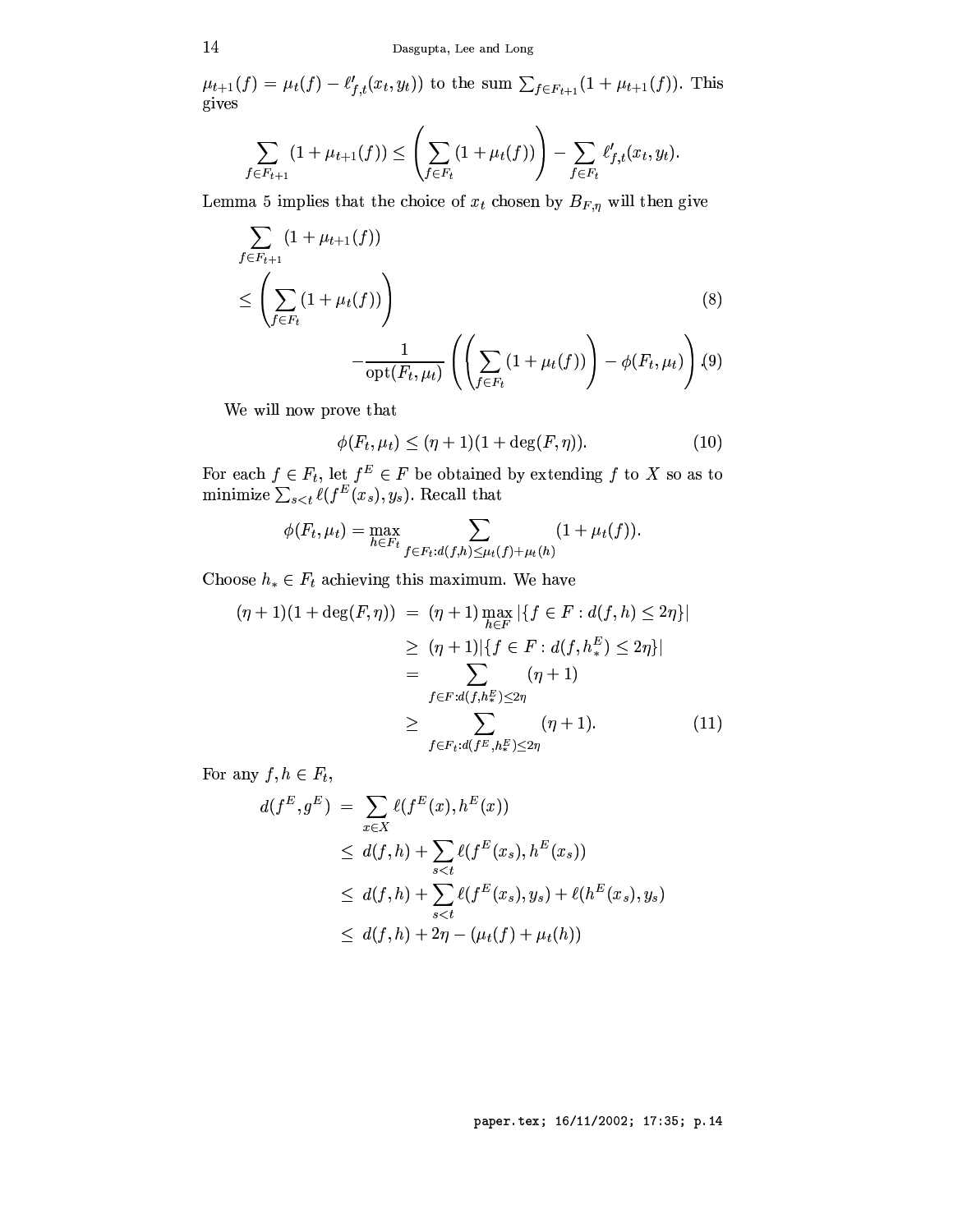since, by definition, for all  $f \in F_t$ ,  $\sum_{s \le t} \ell(f^E(x_s), y_s) \le \eta - \mu_t(f)$ . The last inequality follows from the fact that  $\mu_t(f) \leq \mu(f)$  for all t and  $F_t$ is a subset of F that is restricted to  $X - \{x_1, \ldots, x_{t-1}\}.$ 

Thus  $(11)$  implies

$$
(\eta + 1)(1 + \deg(F, \eta)) \ge \sum_{f \in F_t : d(f, h_*) \le \mu_t(f) + \mu_t(h_*)} (\eta + 1)
$$
  
 
$$
\ge \sum_{f \in F_t : d(f, h_*) \le \mu_t(f) + \mu_t(h_*)} (\eta + \mu_t(f)),
$$

proving  $(10)$ .

Putting (10) together with (9) and using  $(\eta + 1)(1 + \deg(F, \eta)) \le$  $\sum_{f \in F_t} (1 + \mu_t(f))/2$  from the definition of S, we have

$$
\sum_{f \in F_{t+1}} (1 + \mu_{t+1}(f)) \leq \left( \sum_{f \in F_t} (1 + \mu_t(f)) \right) - \frac{1}{2\mathrm{opt}(F_t, \mu_t)} \sum_{f \in F_t} (1 + \mu_t(f))
$$
\n
$$
= \left( 1 - \frac{1}{2\mathrm{opt}(F_t, \mu_t)} \right) \sum_{f \in F_t} (1 + \mu_t(f))
$$
\n
$$
\leq \left( 1 - \frac{1}{2\mathrm{opt}(F, \mu)} \right) \sum_{f \in F_t} (1 + \mu_t(f)). \tag{12}
$$

The second inequality holds because  $opt(F_t, \mu_t) \le opt(F, \mu)$ , which can be seen as follows. Choose an optimal algorithm  $A_{\text{opt},F,\mu}$  for learning F with quota function  $\mu$ . We will construct an algorithm  $A'$  for learning  $F_t$  with  $\mu_t$  using  $A_{\text{opt},F,\mu}$  and  $\{(x_1,y_1),\ldots,(x_{t-1},y_{t-1})\}$ . By definition,  $opt(F_t, \mu_t)$  is no more than the worst case number of queries required by  $A'$ . We now describe  $A'$  and show that it gives a correct solution using at most opt $(F, \mu)$  queries, implying that opt $(F_t, \mu_t) \le$  opt $(F, \mu)$ .

Algorithm A' simulates  $A_{\text{opt},F,\mu}$ , answering some of  $A_{\text{opt},F,\mu}$ 's queries, and passing others on to its oracle. If  $A_{{\rm opt},F,\mu}$  asks  $x_s$  for  $s < t,$  then  $A'$ answers  $y_s$ . Any other of  $A_{\text{opt},F,\mu}$ 's queries are asked by A', which then passes the answers back to  $A_{\text{opt},F,\mu}$ . When  $A_{\text{opt},F,\mu}$  halts and returns its target, A' returns its restriction to  $X - \{x_1, ..., x_{t-1}\}\)$ . Consider the run of A' in which the target function is  $g': X - \{x_1, ..., x_{t-1}\} \rightarrow Y$ . Define  $g: X \to Y$  by setting  $g(x_i) = y_i$  for each of  $x_1, ..., x_{t-1}$ , and  $g(x) = g'(x)$  for all other  $x \in X$ . Since g' is a target function, there must be a function  $f' \in F_t$  such that  $d(g', f') \leq \mu_t(f')$ ; choose such an f'. The definition of  $\mu_t$  implies that there is an  $f \in F$  such that

$$
\mu_t(f') = \mu(f) - \left(\sum_{s=1}^{t-1} \ell(f(x_s), y_s)\right)
$$
  
\n
$$
\forall x \in X - \{x_1, ..., x_{t-1}\}, f(x) = f'(x);
$$
\n(13)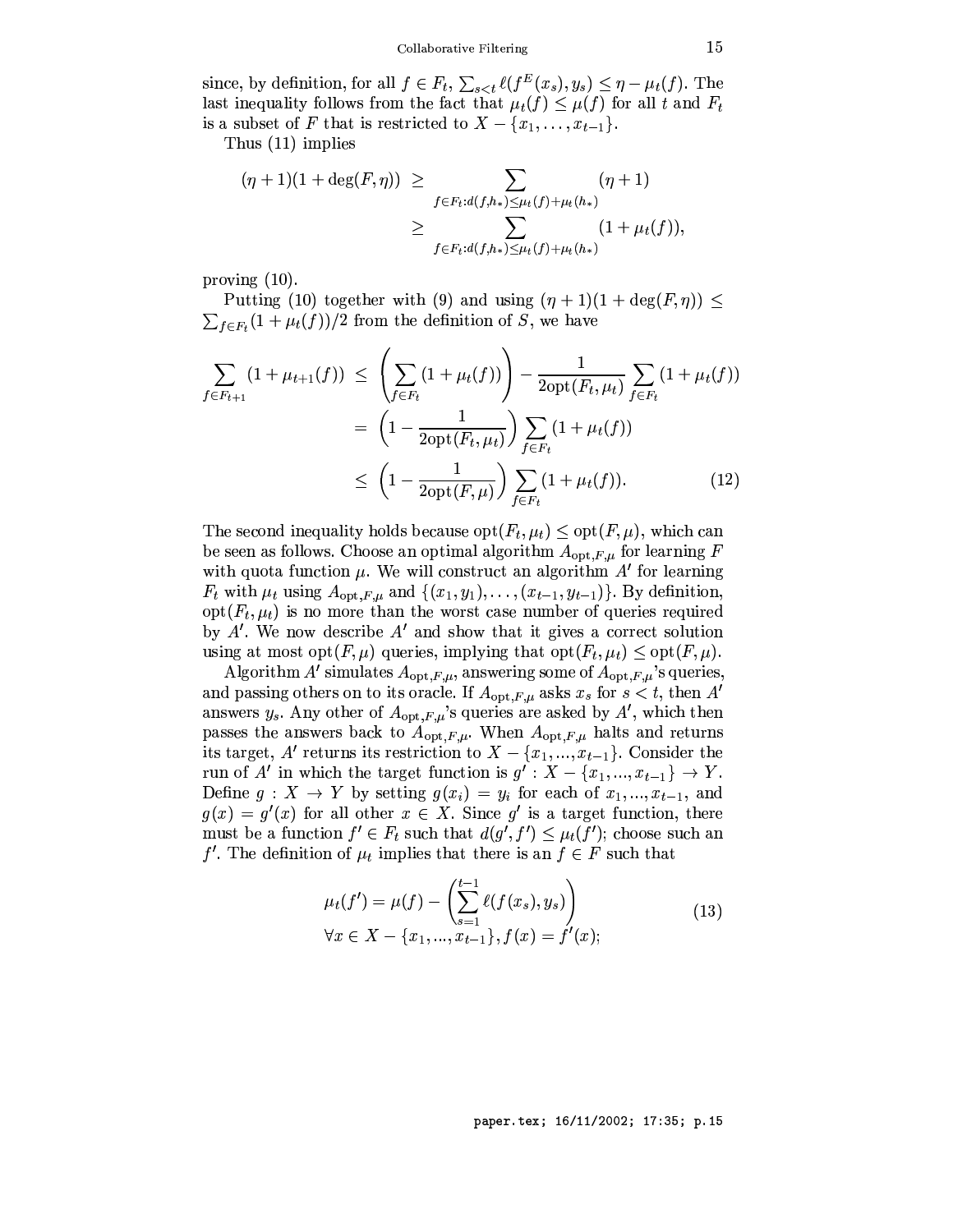choose such an  $f$ . We have

$$
d(g, f) = \sum_{x \in X} \ell(g(x), f(x))
$$
  
= 
$$
\left(\sum_{x \in X - \{x_1, \dots, x_{t-1}\}} \ell(g(x), f(x))\right) + \sum_{s=1}^{t-1} \ell(g(x_s), f(x_s))
$$
  
= 
$$
d(g', f') + \sum_{s=1}^{t-1} \ell(g(x_s), f(x_s))
$$
  

$$
\leq \mu_t(f') + \sum_{s=1}^{t-1} \ell(g(x_s), f(x_s))
$$
  
= 
$$
\mu(f),
$$

by (13). Since there is an  $f \in F$  such that  $d(g, f) \leq \mu(f)$ , and A' simulates answers to queries consistent with g, algorithm  $A_{\text{opt},F,\mu}$  returns a function h satisfying  $d(g, h) \leq \mu(h)$  after asking at most  $opt(F, \mu)$ queries. Let  $h'$  be the function returned by  $A'$ ; i.e.,  $h'$  is the restriction of h to  $X - \{x_1, ..., x_{t-1}\}$ . Then the following hold, where the last step is due to the definition of  $\mu_t$ :

$$
d(g', h') = d(g, h) - \sum_{s=1}^{t-1} \ell(h(x_s), g(x_s))
$$
  

$$
\leq \mu(h) - \sum_{s=1}^{t-1} \ell(h(x_s), g(x_s))
$$
  

$$
\leq \mu_t(h').
$$

Thus A' outputs a function h' with  $d(g', h') \leq \mu_t(h')$  after asking at most opt $(F, \mu)$  queries. Since g' was an arbitrarily chosen target for learning  $F_t$  with quota function  $\mu_t$ , we have  $opt(F_t, \mu_t) \leq opt(F, \mu)$ , which implies  $(12)$ .

Inequality  $(12)$  in turn implies

$$
\sum_{f\in F_S}(1+\mu_S(f))\leq \left(1-\frac{1}{2\mathrm{opt}(F,\eta)}\right)^S|F|(\eta+1).
$$

But, by definition,  $\sum_{f \in F_S} (1 + \mu_S(f)) \geq 2(\eta + 1)(1 + \deg(F, \eta))$ , and so

$$
2(\eta + 1)(1 + \deg(F, \eta)) \le \left(1 - \frac{1}{2\mathrm{opt}(F, \eta)}\right)^S |F|(\eta + 1)
$$
  

$$
2(\eta + 1)(1 + \deg(F, \eta)) \le \exp\left(-\frac{S}{2\mathrm{opt}(F, \eta)}\right)|F|(\eta + 1)
$$
  

$$
S \le 2\mathrm{opt}(F, \eta) \ln(|F|/(1 + \deg(F, \eta))).
$$

paper.tex; 16/11/2002; 17:35; p.16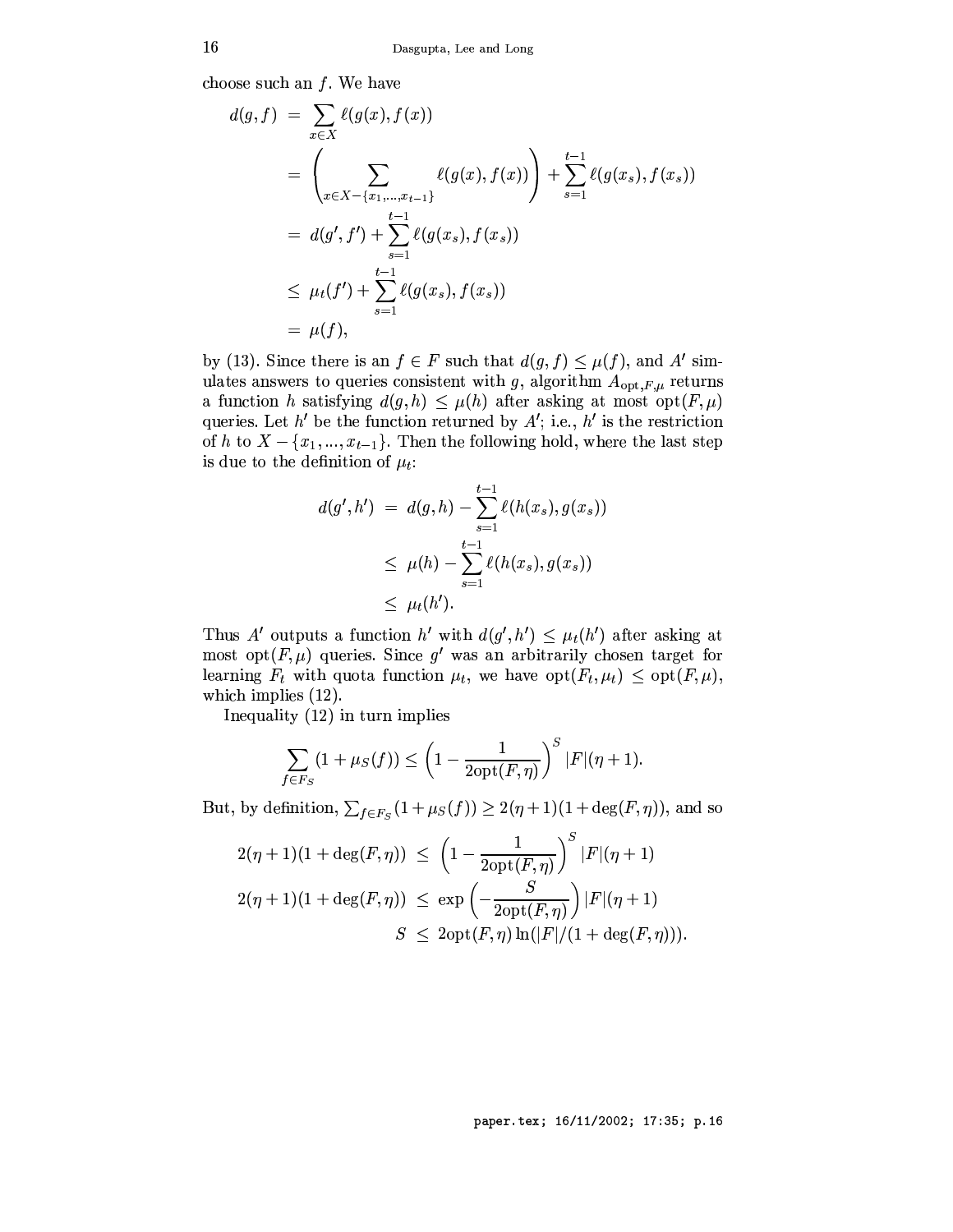For all  $t \leq T$ , since  $|F_t| > 1$ , and  $\ell(u, v) \geq 1$  for  $u \neq v$ ,

$$
\sum_{f \in F_{t+1}} (1 + \mu_{t+1}(f)) \le \left( \sum_{f \in F_t} (1 + \mu_t(f)) \right) - 1. \tag{14}
$$

Since  $\sum_{f \in F_{S+1}} (1 + \mu_{S+1}(f)) < 2(\eta + 1)(1 + \deg(F, \eta))$  and  $\sum_{f \in F_T} (1 +$  $\mu_T(f)$   $\geq$  1, (14) implies that  $T - S \leq 2(\eta + 1)(1 + \deg(F, \eta))$ . This completes the proof.  $\Box$ 

# 4. Conclusion

We have described a theoretical treatment of the problem of how to choose questions to ask users in a collaborative filtering system. The shortcomings of our initial effort present a number of questions for future research.

Our analysis referred to the " $\eta$ -degree" of a collection of experts. Is there a polynomial-time algorithm with a similar bound, depending logarithmically on |F|, for classes F of unbounded  $\eta$ -degree? What if the requirement that the output of the algorithm be at a distance  $\eta$ from the target is relaxed to allow  $O(\eta)$ ?

Can an algorithms that handle missing values be analyzed similarly? One step in this direction would involve relaxing the requirement that  $\ell$  is a metric.

Do any ideas from the design of the algorithms of this paper have practical utility?

Can any of the ideas of this paper be profitably applied to the related problem of decision tree induction?

# 5. Acknowledgements

Wee Sun Lee and Phil Long gratefully acknowledge the support of National University of Singapore Academic Research Fund grant R252- $000-070-107$ . We would like to thank the anonymous referees for pointing out several errors in earlier versions of the paper.

### References

Angluin, D.: 1988, 'Queries and Concept Learning'. Machine Learning 2, 319-342.

 $\frac{1}{2}$  Ayrim Blum posed this question.